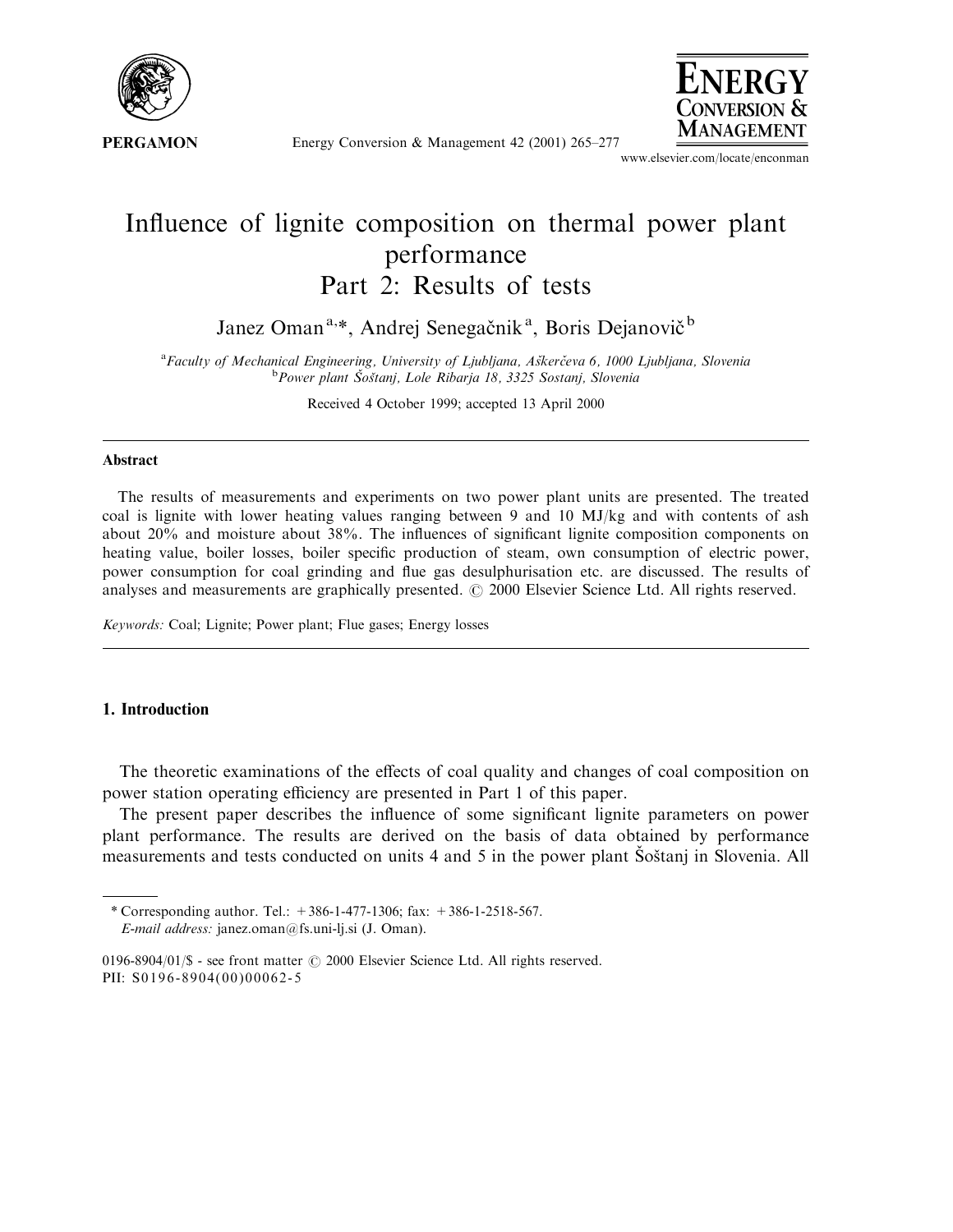the five units of the power plant are fired exclusively by lignite with lower heating values from 9 to 11 MJ/kg, dug in the nearby coal mine Velenje.

The 275 MWe unit 4 was completed in 1972, the supplier of the boiler being the company Babcock. The boiler is a tower type, once through unit with forced circulation of the Benson system with steam reheating. The capacity of the boiler is 860/810 ton/h of steam with parameters  $184/43$  bar and  $540/545^{\circ}$ C. The boiler has pulverised coal firing with six combined hammer-fan impact pulverisers, 617 rpm, type DGS 70. The 335 MWe unit 5 was completed in 1977 and the supplier of the boiler was the Sulzer company. The tower type boiler has the Sulzer system of forced circulation and one step steam reheating. The capacity of the boiler is 1005 ton/h of steam with parameters  $183/41.5$  bar and  $540/545^{\circ}$ C. The boiler has pulverised coal firing with six fan pulverisers, type KSG N  $270$ . In order to improve the operating parameters, to increase the efficiency and decrease the specific energy consumption of all kinds on both the boiler and the unit, performance tests were conducted out on both units. Thermal and performance tests of thermal power plants enable quality assessment of the energy transformations of individual parts as well as the unit as a whole. First tests on each unit were performed during the acceptance procedure: in 1974 on unit 4 and in 1978 on unit 5. Experiments and tests were performed later in the years  $1995$  [1–3] on unit 4 and in 1996 and 1998 on unit 5 [4]. The calculations of boiler losses were performed according to DIN 1942. In order to obtain more reliable data, the examined plant required an independent measuring equipment as well as a data acquisition and processing system.

This paper discusses the influence of the composition of coal on plant operation units and deals with those properties of coal that affect the performance of a power plant unit. Only the results which are generally relevant for operation of other thermal power plants are presented in the paper.

### 2. Data acquisition and processing system

In order to perform reliable and independent measurements of boiler and unit performances, an independent measuring system with special testing instruments has been installed. The capacity of the applied system was over 100 channels available on five multiplexers connected with a multimeter. The measured analogous quantities are transformed to digital form and led to a PC. The calculations were performed simultaneously during the measurements, considering the supposed chemical composition and heating value of the actually used coal. During the tests, sampling of coal, slag and ash was performed in order to perform chemical analyses and, subsequently, to determine their mass flows. Final calculations were obtained after values of the laboratory analyses had been re-entered into the computer program. The main program applied for calculating the boiler losses and efficiency was elaborated on the basis of the standard DIN 1942 procedure. During the tests, measurements of power on the generator terminals were performed, together with measurements of the electric demand of the unit, where the consumption of the electric power of the mill pulverisers and the desulphurisation device were measured separately.